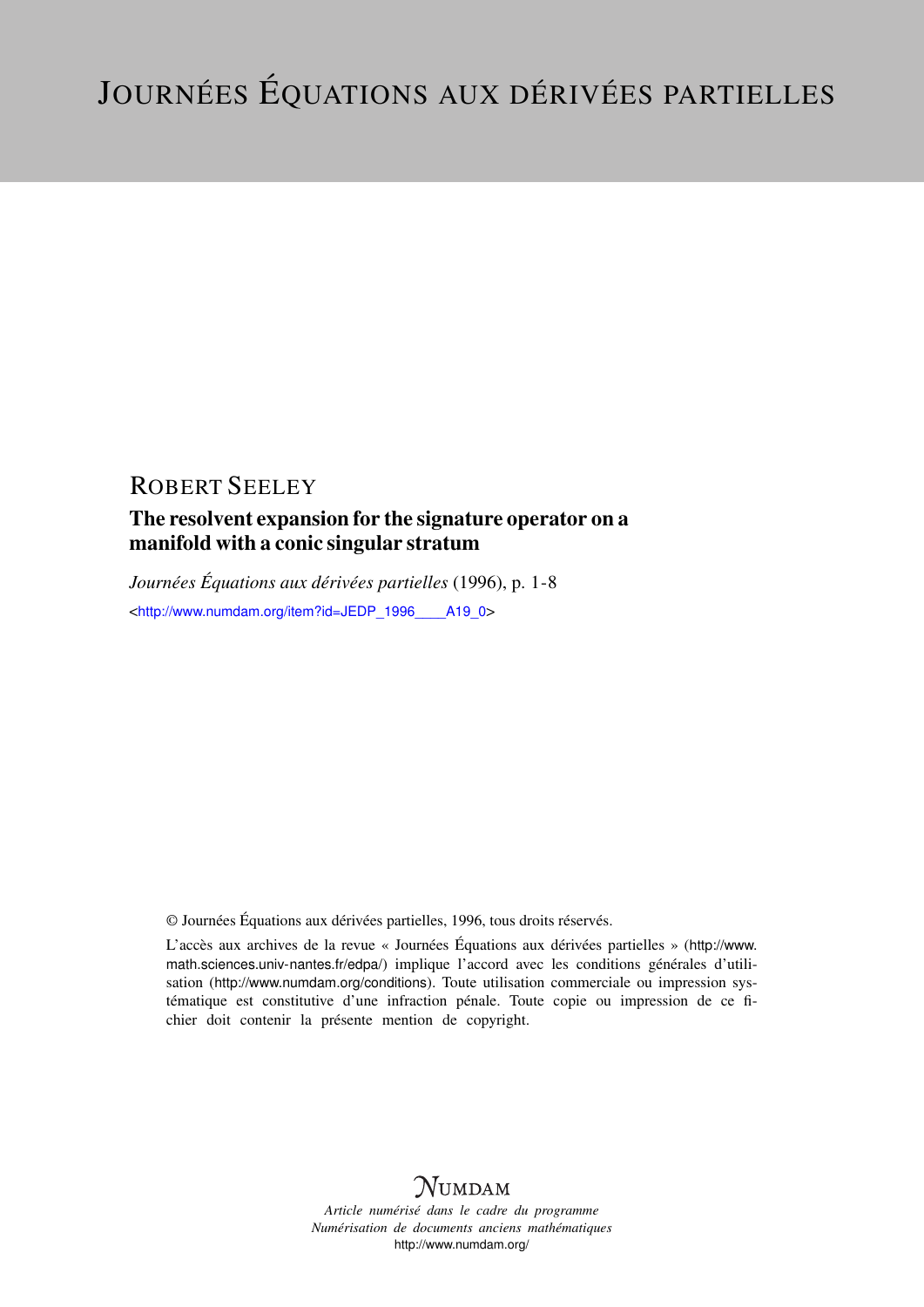# The resolvent expansion for the signature operator on a manifold with a conic singular stratum

Robert Seeley

May 30, 1996

This is a report on a joint project with Jochen Brüning, concerning the signature operator  $D<sub>S</sub>$  on a manifold M with a conic singular stratum  $\Sigma$ . Locally near  $\Sigma$ , M is represented as

 $(0,\epsilon)\times N$ ;

*N* is a fibre bundle with base  $\Sigma^h$  of dimension *h* and fibre  $Y^v$  of dimension *v:*

$$
N^{h+v} \stackrel{\pi}{\to} \Sigma^h, \ \pi^{-1}(point) \cong Y^v.
$$

This fibration induces a vertical bundle of tangents to the fibres,  $T_VN \subset$ TN, and a horizontal cotangent sub-bundle  $T^*_H N = \pi^* T^* \Sigma$  of cotangents annihilating  $T_VN$ . We take a complementary tangent sub-bundle  $T_HN \subset$ TN, inducing a vertical  $T_V^*N$  that annihilates  $T_HN$ , such that

 $TN = T_VN \oplus T_HN$ ,  $T^*N = T_V^*N \oplus T_H^*N$ .

Then we give M a metric defined, for x in  $(0, \epsilon)$ ,  $\alpha$  in  $T_V^*N$ ,  $\beta$  in  $T_H^*N$ , by

$$
g_M(adx + \alpha + \beta) = a^2 dx^2 + x^2 g_V(\alpha) + g_H(\beta)
$$
 (1)

The horizontal part  $g_H$  is induced from a metric on  $\Sigma$ , and the vertical part *gy* forms a family of metrics on the fibres of *N.*

The metric determines a signature operator on  $C^{\infty} \cap L^2(\Lambda M)$ . Near  $\Sigma$ it has a representation

$$
D \sim (\partial_x + x^{-1}A(s) + B + x\Psi)\gamma
$$
 (2)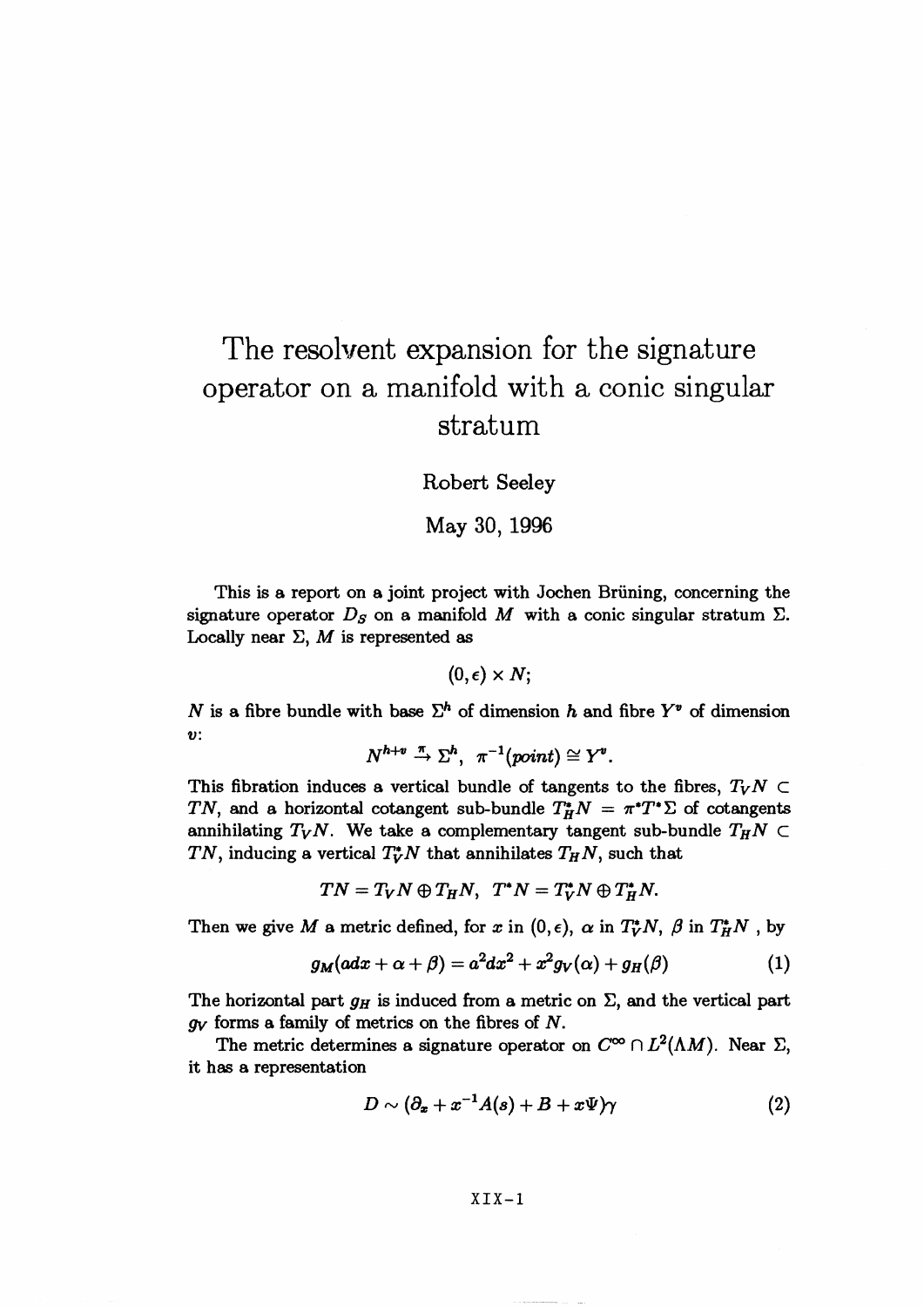acting on functions from  $(0, \epsilon)$  to forms on N. Here s is in  $\Sigma$ ;  $\Psi$  and  $\gamma$  are morphisms, with  $\gamma^2 = 1$ ; B is essentially a Dirac-type operator on the singular stratum E, and  $A(s)$  is a Dirac-type operator in the fibre  $\pi^{-1}(s)$ . Generally, the operator *D* has many closed extensions, and we need to pick one. When the middle cohomology of the fibres is 0 (the "nonsingular" case), this can be determined locally in  $\Sigma$ . For each operator  $\partial_x + x^{-1}A(s)$  we choose a domain that varies nicely with the metric, and thus we define a closed extension, denoted  $D<sub>S</sub>$ . In the singular case, when the fibres have middle cohomolgy, these forms define a "middle cohomology" bundle over  $\Sigma$  in which  $A(s) \equiv 0$ . There  $D = (\partial_x + B + x\Psi)\gamma$  is an operator requiring a boundary condition of Atiyah-Patodi-Singer type; with this condition, we have again a closed signature operator *Ds.*

In the nonsingular case, we construct the resolvent for the "full" signature<br>operator,  $\widetilde{D}_S(\mu)^{-1} = \left[ \begin{array}{cc} \mu & -D_S^* \\ D_S & \mu \end{array} \right]^{-1},$ 

$$
\widetilde{D}_S(\mu)^{-1} = \left[ \begin{array}{cc} \mu & -D_S^* \\ D_S & \mu \end{array} \right]^{-1}
$$

and obtain its asymptotic expansion as  $\mu \to \infty$ . The supertrace of an appropriate term in this expansion then gives an index formula

$$
\operatorname{ind}(D_S) = \int_M \omega + \int_{\Sigma} \alpha. \tag{3}
$$

The form  $\omega$  is the usual index form. In principal, it might be singular along  $\Sigma$ , but in any case the integral can be regularized by analytic continuation. The form  $\alpha$  is determined locally in  $\Sigma$ , but  $\alpha(s)$  involves spectral data from  $A(s)$ . In the case that  $\dim \Sigma = 1$ , it turns out to be a constant times the famous adiabatic limit [3]

$$
\frac{1}{2\pi}\int_{\Sigma}\int_0^{\infty}tr(\beta\partial A/\partial s)Ae^{-tA^2}dt ds = \frac{1}{2\pi}\int_{\Sigma}tr[(\beta\partial A/\partial s)A(A^2)^{-z}]_{z=1}ds
$$

where  $\beta \partial/\partial s$  is the leading term in B.<sup>(1)</sup>

In the singular case, we expect an added term in the index formula (3), essentially the eta invariant of  $B$  acting in the "middle cohomology" bundle

Here are some details of the derivation of the represention (2) for the signature operator. The map  $\alpha \otimes \beta \longmapsto \alpha \wedge \beta$  defines an isomorphism

$$
\bigoplus \Lambda^p_V \otimes \Lambda^q_H \cong \Lambda(N)
$$

$$
\bigoplus_{\Lambda_V} \bigotimes_{\Lambda_H} \Lambda_H = \Lambda(N)
$$
\n(1) Note that the A in this formula will f fers from the

\nA in L3J by the term -y introduced below.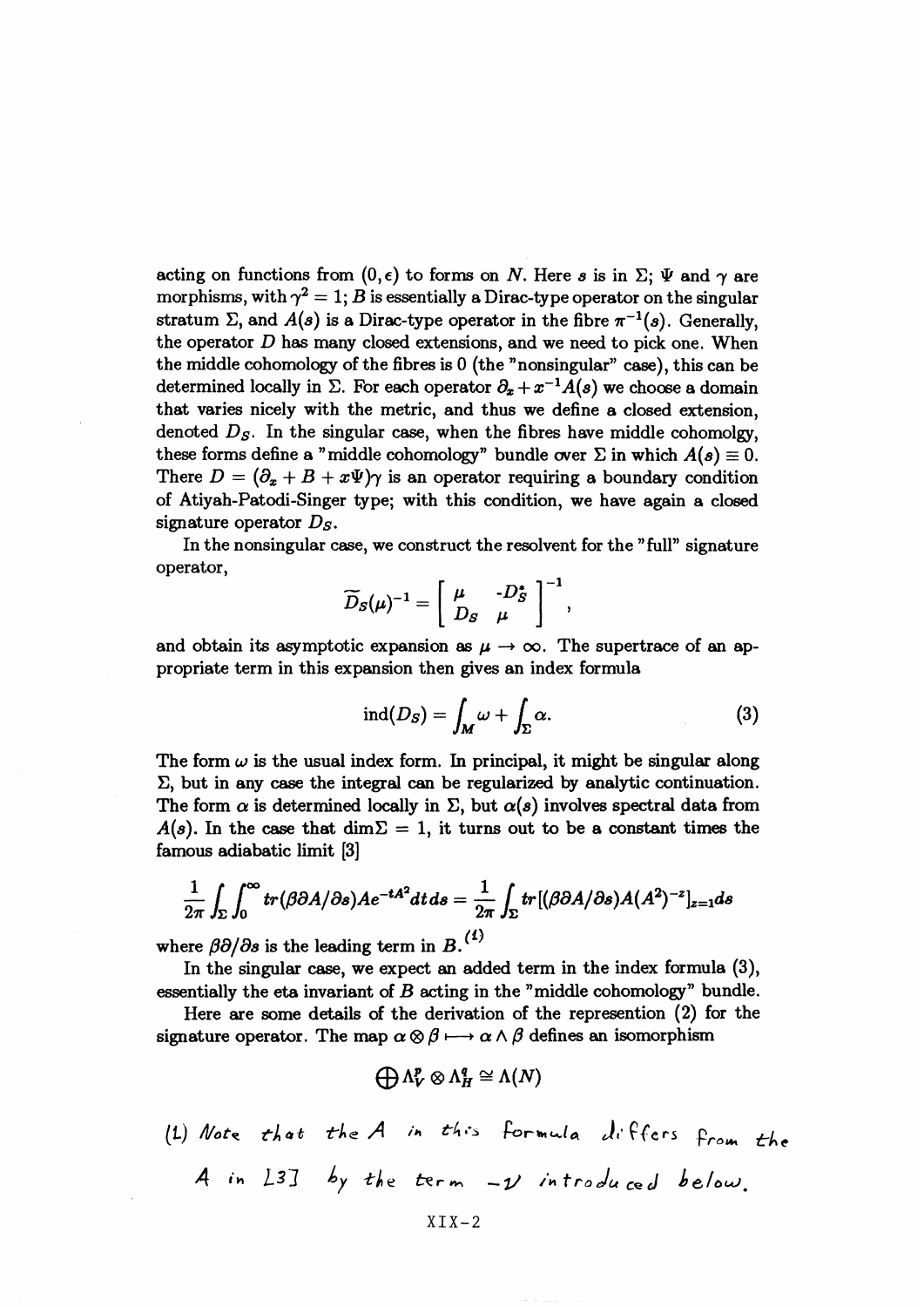and hence a bigrading  $\Lambda(N) = \bigoplus_{i} \Lambda^{p,q}(N)$ ; p is the "vertical degree" and *q* the "horizontal degree". The  $C^{\infty}$  sections of these bundles are denoted  $\lambda^{p,q}(N)$ . Then the exterior derivative on N is a sum

$$
d_N = d_V + d_H + \psi
$$

mapping

$$
\lambda^{p,q} \to \lambda^{p+1,q} \bigoplus \lambda^{p,q+1} \bigoplus_{0 \leq j \leq p} \lambda^{p-j-1,q+j+2}.
$$

Here  $d_V$  is a "vertical" operator, in the sense that on any fibre,  $d_V \omega$  depends only on the restriction of  $\omega$  to that fibre. Moreover,  $d_V^2 = 0$ ,  $d_V d_H + d_H d_V =$ 0,  $d_H^2$  is a vertical first order operator, and  $\psi$  is a bundle morphism raising the horizontal degree by at least 2. Adjoints  $\delta_V = d_V^*$  and  $\delta_N = d_N^*$  of these operators are taken with respect to a metric on *N* derived from (1),

$$
g_N(\alpha + \beta) = g_V(\alpha) + g_H(\beta). \tag{4}
$$

Again,  $\delta_V$  and  $\delta_H^2$  are vertical operators, and  $\delta_V^2 = 0$ ,  $\delta_V \delta_H + \delta_H \delta_V = 0$ .

We define operators  $(vd)$  and  $(td)$  in  $\lambda(N)$  which, in  $\lambda^{p,q}$ , are simply multiplication by p and  $p + q$ , respectively; and a further operator  $\nu =$  $(vd) - v/2$ , where v is the dimension of the fibre Y. We map the pair  $\alpha \oplus \beta$ in  $\lambda(N) \bigoplus \lambda(N)$  to  $x^{\nu} \alpha + dx \wedge x^{\nu} \beta$  in  $\lambda(M)$ . Then, for forms supported in  $0 < x < \epsilon$ ,

$$
\int [||\alpha(x)||_N^2 + ||\beta(x)||_N^2] dx = ||x^{\nu} \alpha + dx \wedge x^{\nu} \beta||_M^2.
$$

We have also a "Clifford volume element" on *N^*

$$
\gamma = - *_{N} i^{m/2 + (td)(td+1)} (m = \dim(M))
$$

satisfying  $\gamma^2 = 1$ ,  $\gamma^* = \gamma$ ,  $\gamma \nu = -\nu \gamma$ . Then we find that the signature operator  $D_S$  on M can be represented in  $C_c^{\infty}((0,\epsilon), \lambda(N))$  as

$$
D_S \sim \partial_x \gamma + x^{-1} (d_V + \delta_V - \nu \gamma) + (d_H + \delta_H) + x \Psi \gamma
$$
  
= :  $(\partial_x + x^{-1} A + B + x \Psi) \gamma$ .

The various relations above imply that

$$
A^* = A, B^* = B, AB + BA \text{ is vertical and first order}
$$
  
and 
$$
(A + B)^2 - \Delta_N \text{ has order less than 2.}
$$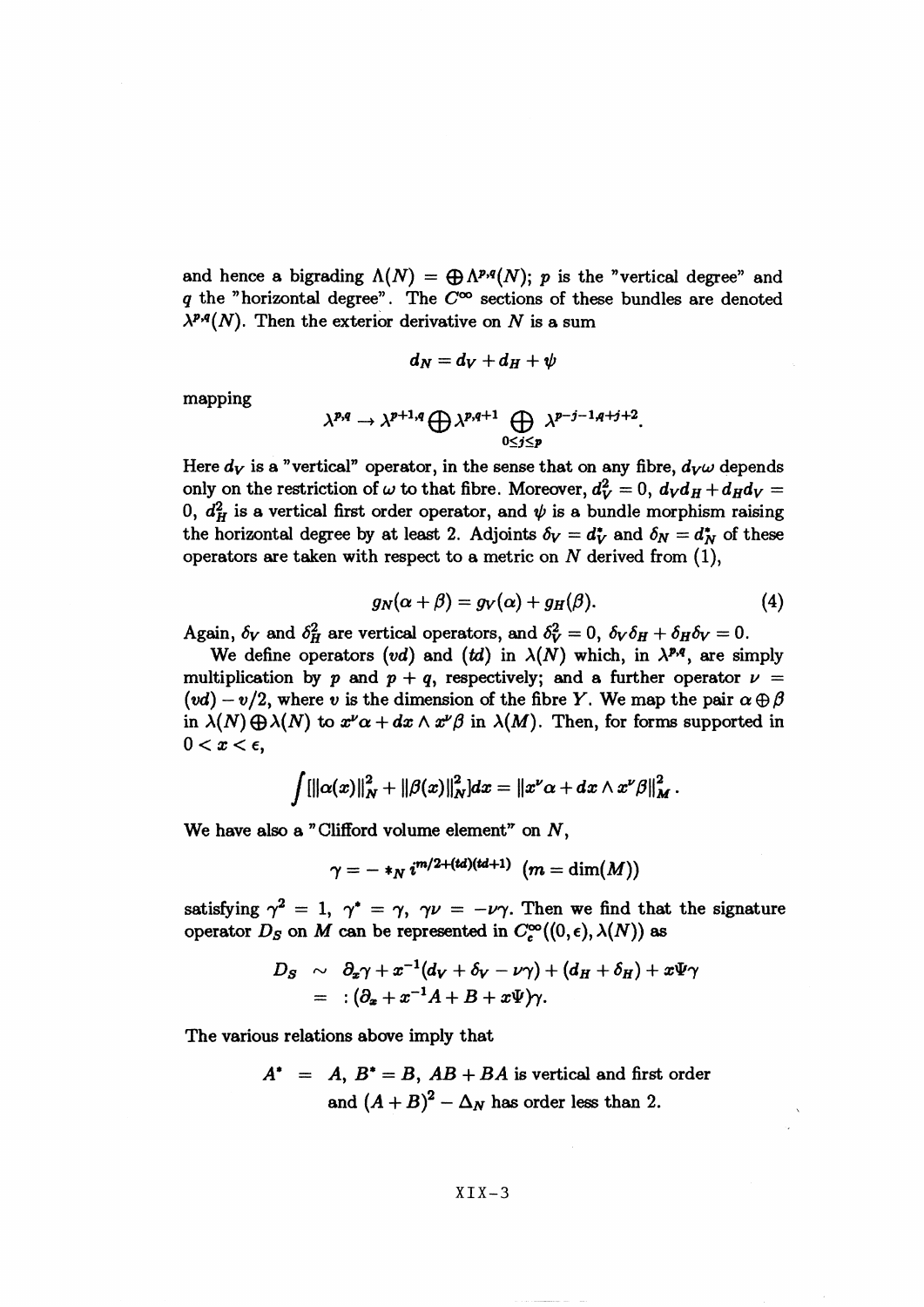All these operators are defined independent of any coordinate system, which is important when we want to split off, say, the part acting in the middle cohomology bundle of the fibres. However, to construct the pseudodifferential parametrix for the resolvent we need a representation of *Ds* locally in  $\Sigma$ , as a differential operator on  $\Sigma$  with coefficients which are operators in a fixed Hilbert space. To this end, we introduce local coordinates in a neighborhood  $U \subset \Sigma$ , and a map

$$
T: U \times [\Lambda(Y) \bigotimes \Lambda R^{h}] \to \Lambda(\pi^{-1}(U))
$$

preserving fibres and bigrading^. We introduce a norm on the left such that T induces an isometry of the Hilbert space structures on the forms. Then, using a subscript *T* to indicate an operator conjugated by T, we have

$$
T^{-1}D_S T = (\partial_x + x^{-1}A_T(s) + B_T + x\Psi_T)\gamma_T
$$

where  $A_T$  and  $B_T$  have the properties of  $A$  and  $B$ . Moreover

$$
B_T = \sum_{k} \beta_k(s) \partial/\partial s_k + R_T(s) \tag{5}
$$

with a vertical operator  $R_T$  and bundle morphisms  $\beta_k$  satisfying

$$
\beta_k A_T + A_T \beta_k = 0 \text{ and } (\sum \beta_k \sigma_k)^2 =: -|\sigma|_s^2 I. \tag{6}
$$

Although  $T$  is defined only locally in  $\Sigma$ , it is defined globally in the fibres. Essential to our analysis is the spectral resolution of

$$
A(s)=(d_V+\delta_V(s))\gamma(s)-\nu
$$

where  $\nu = (vd) - v/2$ . Using the appropriate metric in each fibre, we have

$$
A \cong \gamma \cdot (\delta_Y + d_Y) \otimes 1 \quad -\nu \otimes 1 \text{ in } \lambda(Y) \bigotimes \Lambda T_s^* \Sigma.
$$

We decompose  $\lambda(Y)$  into harmonic, closed, and coclosed forms, and obtain

$$
A = A_h \oplus A_{cl} \oplus A_{cd}
$$
  
=  $-\nu \oplus [\gamma(\delta_Y \otimes 1) - \nu] \oplus [\gamma(d_Y \otimes 1) - \nu].$ 

The eigenvalues turn out to be

$$
\mu_{h,j}=j-v/2\ (0\leq j\leq v)\ \text{with eigenforms in}\ H^{j}(Y,\Lambda_{s}^{*})
$$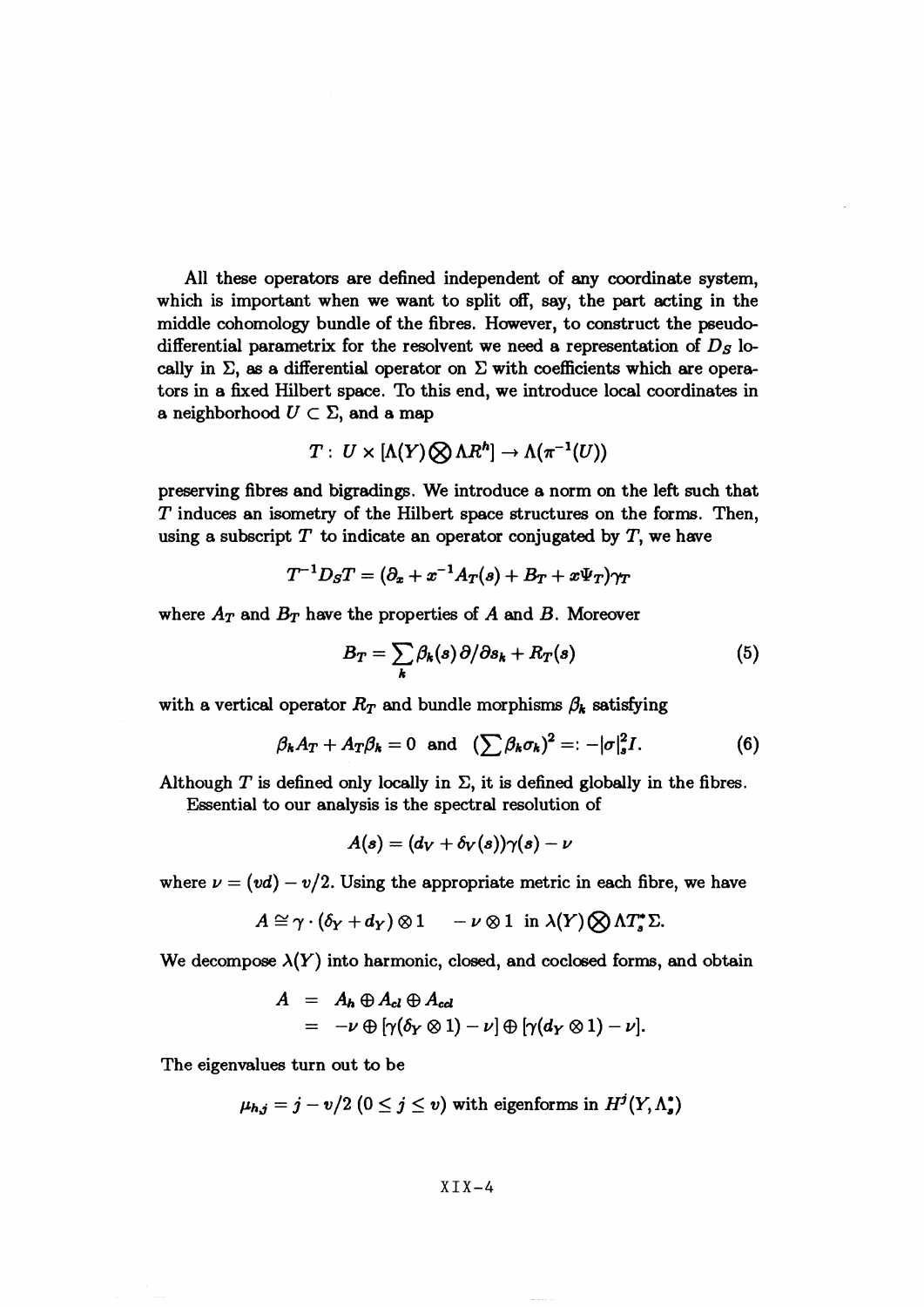$$
\mu_{\alpha,j}^{\pm} = -\frac{1}{2} \pm \sqrt{\lambda + (\frac{v+1}{2} - j)^2} \text{ with } \lambda \text{ in } spec(d\delta)_j(Y, \Lambda_s^*)
$$
  

$$
\mu_{\alpha,j}^{\pm} = \frac{1}{2} \pm \sqrt{\lambda + (\frac{v-1}{2} - j)^2} \text{ with } \lambda \text{ in } spec(\delta d)_j(Y, \Lambda_s^*)
$$
  

$$
\mu_{\alpha}^{\pm} = -\frac{1}{2} \pm \sqrt{\lambda} \text{ with } \lambda \text{ in } spec(d\delta)_{(v+1)/2}(Y, \Lambda_s^*)
$$

Note: 1) The "harmonic eigenvalues"  $j - v/2$  are independent of the metric on Y. 2) The low eigenvalues, those in the interval  $(-1/2,1/2)$ , come only from dimension *j* between  $v/2 - 1$  and  $v/2 + 1$ . 3) If the metric on *Y* is small enough, then the Laplace eigenvalues  $\lambda$  are large enough that all the  $\mu^+$  eigenvalues are  $\geq 1/2$ , and all the  $\mu^-$  eigenvalues are  $\leq -1/2$ .

We use this spectral decomposition to split our forms into three parts. Let  $Y_s = \pi^{-1}(s)$  denote the fibre over *s* in  $\Sigma$ . Then

$$
L^2(\Lambda(N)|Y_s) = E_<(s) \bigoplus E_0(s) \bigoplus E_>(s)
$$

where

 $E<sub><</sub>(s)$ sum of eigenspaces of  $A(s)$  corresponding to the  $\mu$ <sup>-</sup> eigenvalues together with the  $H^j(Y, \Lambda_s^*)$  for *j* less than  $v/2$ ,

$$
E_0(s) \cong H^{v/2}(Y_s) \bigotimes \Lambda T_s^* \Sigma
$$

 $E^{\text{}}(s)$  = sum of eigenspaces of  $A(s)$  corresponding to the  $\mu^+$  eigenvalues together with the  $H^j(Y, \Lambda_s^*)$  for j greater than  $v/2$ .

Then in the local coordinate representation (5), the  $\beta_k$  preserve  $E_0$ , and exchange  $E<sub>z</sub>$  with  $E<sub>z</sub>$ .

The domain of  $D<sub>S</sub>$  is defined with respect to this splitting. Let  $\pi$ <sub>></sub>(s) denote projection on  $E_{>}(s)$ , and so on. Supppose for now that  $E_0 = 0$ . Then we define the domain of *Ds* by

$$
\|\pi_{>}\gamma u(x)\|_{L^{2}\Lambda(N)} = O(x^{1/2-\delta}) \text{ for all } \delta > 0
$$
\n
$$
\|\pi_{<}\gamma u(x)\|_{L^{2}\Lambda(N)} = O(x^{-1/2+\delta}) \text{ for some } \delta > 0
$$
\n
$$
(7)
$$

With this domain,  $D<sub>S</sub>$  is closed, and the domain of its adjoint is defined by

$$
\|\pi_{>}w(x)\|_{L^{2}\Lambda(N)} = O(x^{-1/2+\delta}) \text{ for some } \delta > 0
$$
 (8)  

$$
\|\pi_{<}w(x)\|_{L^{2}\Lambda(N)} = O(x^{1/2-\delta}) \text{ for all } \delta > 0.
$$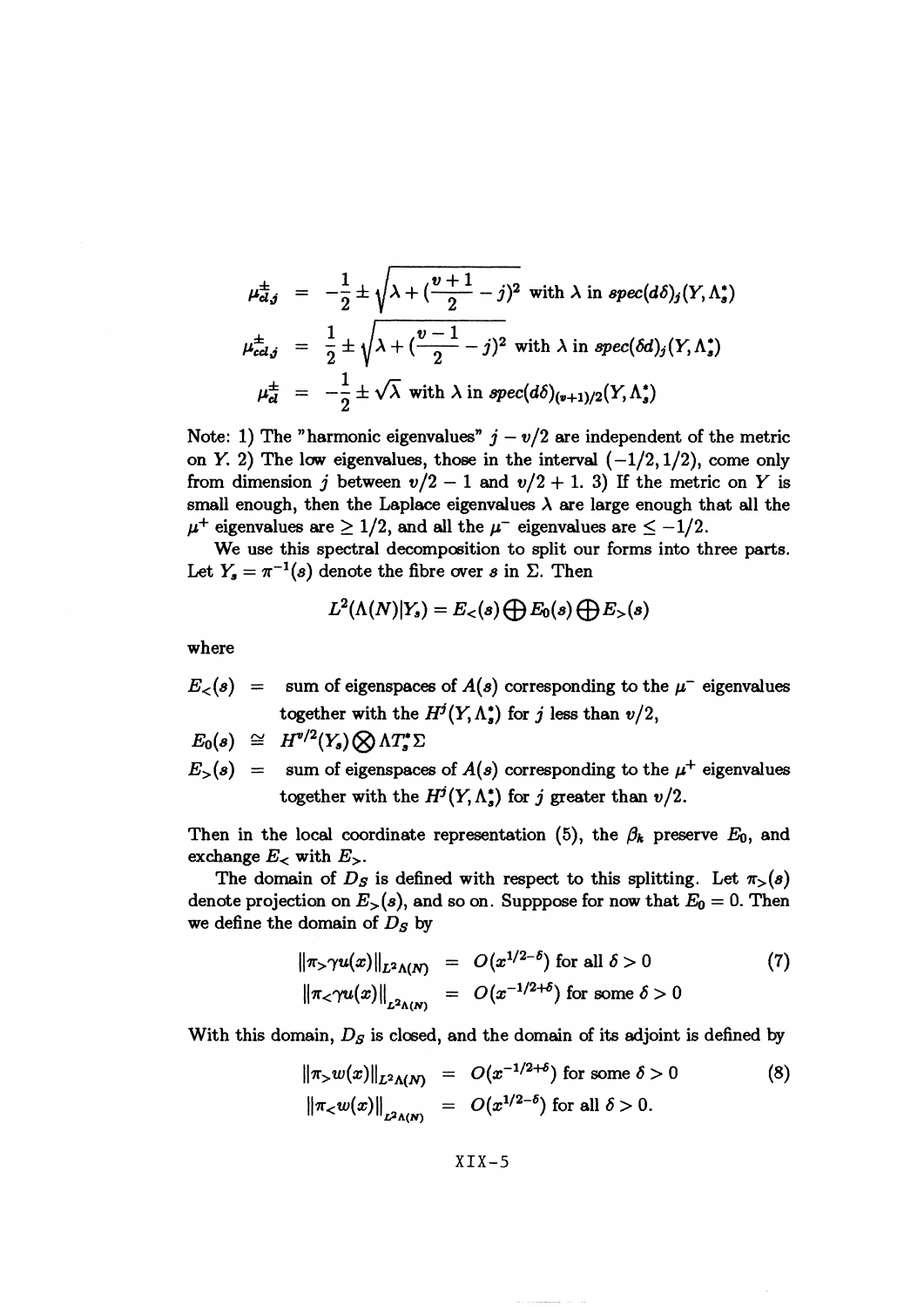Now we come to the resolvent parametrix. For simplicity of notation, we drop the subscript *S* on the signature operator. Rather than treat the Laplacians  $\Delta_{+} = D^*D$  and  $\Delta_{-} = DD^*$  directly, we consider the first-order operator

$$
\widetilde{D}(\mu) = \left[ \begin{array}{cc} \mu & -D^* \\ D & \mu \end{array} \right]
$$

with inverse

$$
\widetilde{D}(\mu)^{-1} = \begin{bmatrix} \mu(\Delta_+ + \mu^2)^{-1} & D^*(\Delta_- + \mu^2)^{-1} \\ -D(\Delta_+ + \mu^2)^{-1} & \mu(\Delta_- + \mu^2)^{-1} \end{bmatrix}
$$
(9)

This will give us the various zeta  $\cdot$  .  $\cdot$  . functions for D. We treat D as a differential operator on  $\Sigma$  with operator coefficients, and principal symbol

$$
\stackrel{\wedge}{D}=(\partial_x+x^{-1}A(s)+i\sum \beta_k\sigma_k)\gamma.
$$

The domain of  $\partial_x + x^{-1}A(s)$  is defined by the growth relations (7). In view of the relations (6) involving  $\beta_k$  and A, the corresponding symbol Laplacians are

$$
\mathcal{M}^2 + \hat{\Delta}_{\pm} = -\partial_x^2 + x^{-2}(A^2 \pm A) + (|\sigma|_s^2 + \mu^2), \tag{10}
$$

a family of regular singular operators on the cones over  $\Sigma$ . In this symbol, the dual transform variable  $\sigma$  combines with the resolvent parameter  $\mu$ . When we compute the trace, we take the asymptotics of such symbols and integrate over  $\sigma$  and  $s$ .

In view of (9), we take as leading term in our parametrix the operator on<br>
with symbol<br>  $\hat{P} = \begin{bmatrix} \mu(\hat{\Delta}_+ + \mu^2)^{-1} & \hat{D}^*(\hat{\Delta}_+ + \mu^2)^{-1} \\ \hat{\Delta}^*(\hat{\Delta}_+ + \mu^2)^{-1} & \hat{D}^*(\hat{\Delta}_+ + \mu^2)^{-1} \end{bmatrix}$  $\Sigma$  with symbol

$$
\hat{P} = \left[ \begin{array}{cc} \mu(\hat{\Delta}_{+} + \mu^{2})^{-1} & \hat{D}^{*}(\hat{\Delta}_{-} + \mu^{2})^{-1} \\ - \hat{D} (\hat{\Delta}_{+} + \mu^{2})^{-1} & \mu(\hat{\Delta}_{-} + \mu^{2})^{-1} \end{array} \right]
$$

The symbol resolvents  $(\hat{\Delta}_{\pm} + \mu^2)^{-1}$  have kernels which can be viewed as direct sums of Bessel functions with orders determined by the eigenvalues of *A*. They can be represented as  $\mathbb{Q}$ 

$$
(xy)^{1/2}I_{p\pm}(xz)K_{p\pm}(yz) \quad (x < y)
$$

with  $z^2 = |\sigma|^2 + \mu^2$ , and the orders  $p_{\pm}$  given by

$$
p_{\pm} = \begin{cases} A \pm 1/2 \text{ in } E_{>} \\ -(A \pm 1/2) \text{ in } E_{<} \end{cases}
$$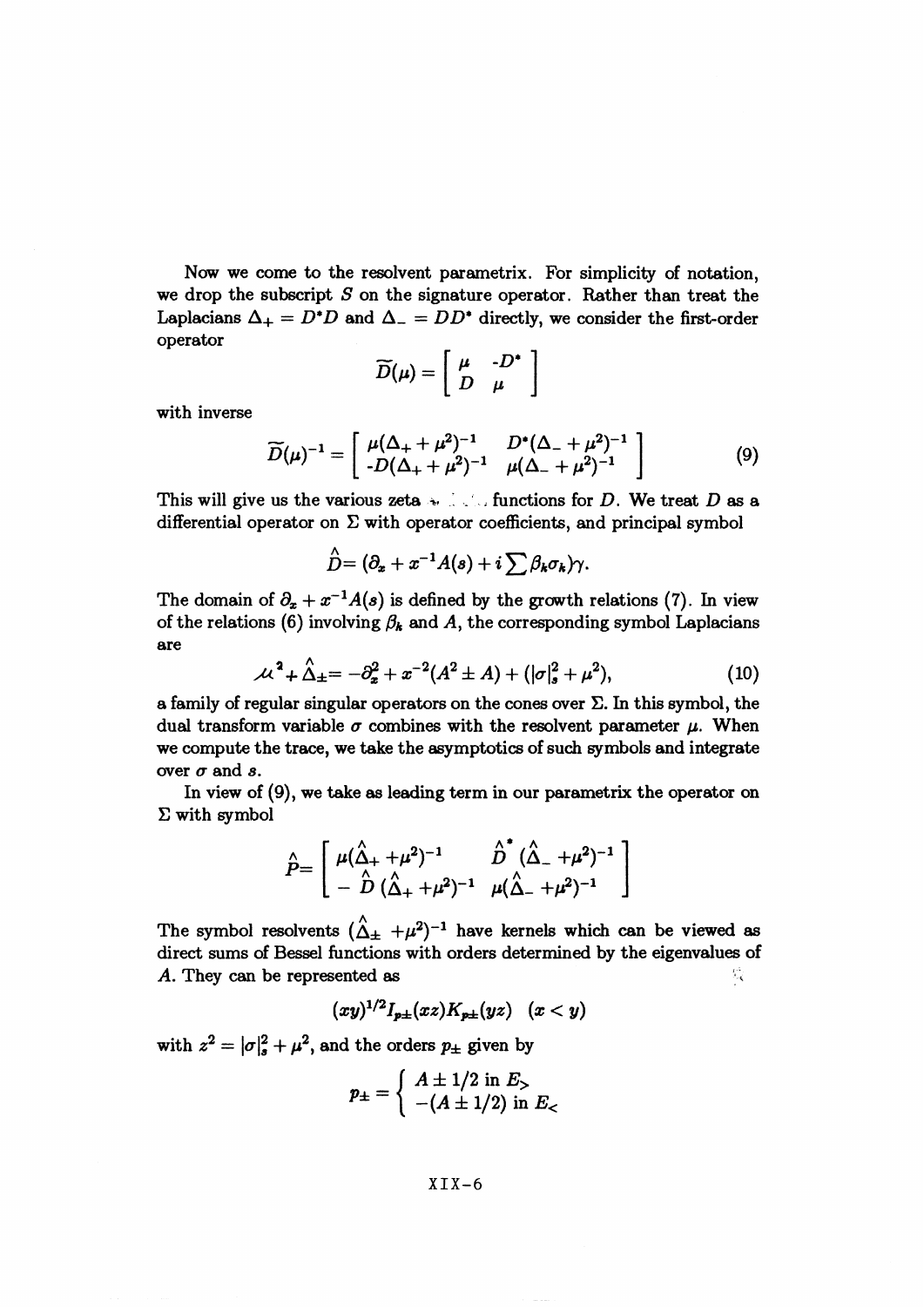A very tedious check, using relations among the Bessel functions, shows that  $Op(\hat{P})$  maps into the the domain of  $D \bigoplus D^*$ , as defined in (7) and ( $\mathfrak{F}$ ). Locally

$$
\widetilde{D}Op(\hat{P}) = I + Op\left(\begin{bmatrix} 0 & -\gamma \Sigma \beta_k \partial/\partial s_k \\ \Sigma \beta_k \partial/\partial s_k \gamma & 0 \end{bmatrix} \hat{P}\right) + ROp(\hat{P}) \quad (11)
$$

where *R* is a vertical first-order operator. The remainder terms  $\rightarrow 0$  as  $\mu \rightarrow \infty$ , so the Neumann series

$$
\widetilde{D}(\mu)^{-1} = Op(\hat{P}) \left\{ I - Op \left( \begin{bmatrix} 0 & -\gamma \Sigma \beta_k \partial/\partial s_k \\ \Sigma \beta_k \partial/\partial s_k \gamma & 0 \end{bmatrix} \hat{P} \right) - ROp(\hat{P}) + \dots \right\}
$$
\n(12)

gives an expansion for large  $\mu$ . In view of (9) we can extract from this the powers of the individual resolvents  $(\Delta_{\pm} + \mu^2)^{-m}$  and obtain the asymptotic expansion of their traces, using the Singular Asymptotics Lemma of [[1]]. Let  $G^m(x, y, s, t; \mu)$  denote the kernel of  $(\Delta + \mu^2)^{-m}$ , and  $tr_H$  denote the trace in  $H = L^2(\Lambda Y) \otimes \Lambda R^h$ . The function

$$
\sigma(x,s;\mu)=tr_H\mathcal{G}^{\boldsymbol{m}}(x,x,s,s;\mu/x)
$$

has the usual resolvent kernel expansion in decreasing powers of  $\mu: \sigma(x, s; \mu) \sim$  $\sum \sigma_{\alpha}(x,s)\mu^{\alpha}$ . And for functions  $\phi(x)$  and  $\psi(s)$  with suitable small support, we have

$$
tr\left(\phi\psi(\Delta+\mu^2)^{-m}\right)=\int_0^\infty\int_{R^h}\phi(x)\psi(s)\sigma(x,s;x\mu)ds\,dx.
$$

As in [2], this integral has an aymptotic expansion as  $\mu \to \infty$ , with three types of terms:

$$
\sum_{\alpha} \int_0^{\infty} \int_{R^h} \phi(x) \psi(s) \sigma_{\alpha}(x, s) (x\mu)^{\alpha} ds dx \qquad (13)
$$
  
+
$$
\sum_{l\geq 0} \mu^{-l-1} \int_0^{\infty} \frac{\zeta^l}{l!} \int_{R^h} \phi(0) \psi(s) \sigma^{(l)}(0, s; \zeta) ds d\zeta
$$
  
+
$$
\sum_{\alpha=-1}^{-\infty} \phi(0) \int_{R^h} \psi(s) \sigma_{\alpha}^{(-\alpha-1)}(0, s) ds \frac{\mu^{\alpha} \log \mu}{(-\alpha - 1)!}.
$$

The first sum comes from the resolvent expansion away from the singular set  $\Sigma$ ; when we compute the index from  $(13, \text{ Sec } 6)$ , those terms will give the